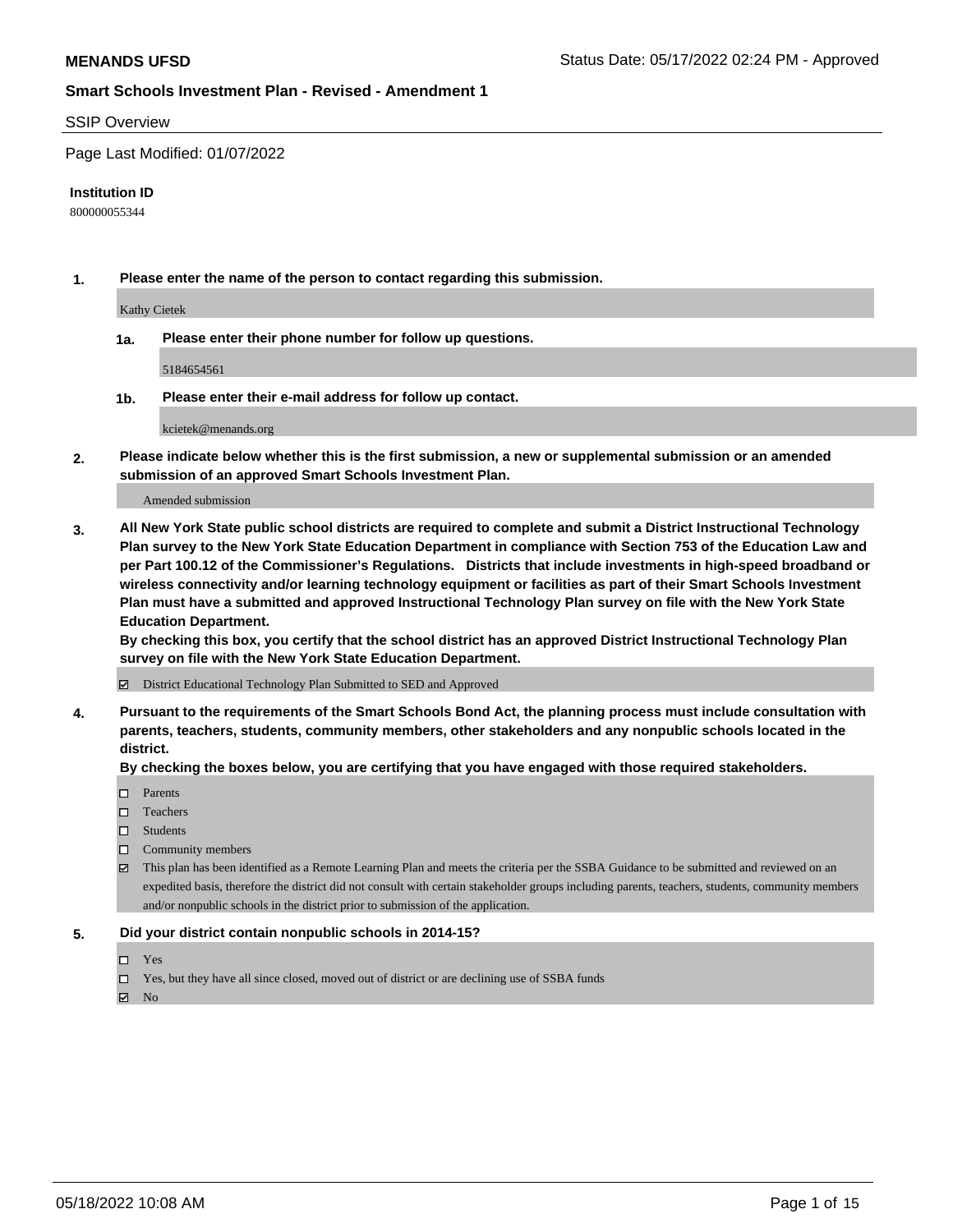### SSIP Overview

Page Last Modified: 01/07/2022

#### **6. Certify that the following required steps have taken place by checking the boxes below:**

- The district developed and the school board approved a preliminary Smart Schools Investment Plan.
- $\Box$  The preliminary plan was posted on the district website for at least 30 days. The district included an address to which any written comments on the plan should be sent.
- $\Box$  The school board conducted a hearing that enabled stakeholders to respond to the preliminary plan. This hearing may have occured as part of a normal Board meeting, but adequate notice of the event must have been provided through local media and the district website for at least two weeks prior to the meeting.
- The district prepared a final plan for school board approval and such plan has been approved by the school board.
- $\Box$  The final proposed plan that has been submitted has been posted on the district's website.
- This Plan has been identified as a Remote Learning Plan and meets the criteria per the SSBA Guidance to be submitted and reviewed on an expedited basis, therefore this plan has not met certain stakeholder engagement requirements including, consulting with nonpublic schools in advance of plan submission, having the school board conduct a hearing on the plan and/or posting the plan to the district website for a minimum of 30 days. This district will post the Remote Learning Plan to the district's website upon submission of the application.
- **6a. Please upload the proposed Smart Schools Investment Plan (SSIP) that was posted on the district's website, along with any supporting materials. Note that this should be different than your recently submitted Educational Technology Survey. The Final SSIP, as approved by the School Board, should also be posted on the website and remain there during the course of the projects contained therein.**

MENANDSUFSD\_Application1.pdf Menands Amendment Presentation.pdf

**6b. Enter the webpage address where the final Smart Schools Investment Plan is posted. The Plan should remain posted for the life of the included projects.**

www.menands.org

**7. Please enter an estimate of the total number of students and staff that will benefit from this Smart Schools Investment Plan based on the cumulative projects submitted to date.**

351

**8. An LEA/School District may partner with one or more other LEA/School Districts to form a consortium to pool Smart Schools Bond Act funds for a project that meets all other Smart School Bond Act requirements. Each school district participating in the consortium will need to file an approved Smart Schools Investment Plan for the project and submit a signed Memorandum of Understanding that sets forth the details of the consortium including the roles of each respective district.**

 $\Box$  The district plans to participate in a consortium to partner with other school district(s) to implement a Smart Schools project.

#### **9. Please enter the name and 6-digit SED Code for each LEA/School District participating in the Consortium.**

| <b>Partner LEA/District</b> | <b>ISED BEDS Code</b> |
|-----------------------------|-----------------------|
| (No Response)               | (No Response)         |

### **10. Please upload a signed Memorandum of Understanding with all of the participating Consortium partners.**

(No Response)

**11. Your district's Smart Schools Bond Act Allocation is:**

\$78,846

## **12. Final 2014-15 BEDS Enrollment to calculate Nonpublic Sharing Requirement**

|            | Public Enrollment | l Nonpublic Enrollment | Total Enrollment | l Nonpublic Percentage |
|------------|-------------------|------------------------|------------------|------------------------|
| Enrollment | 257               |                        | 257.00           | 0.00                   |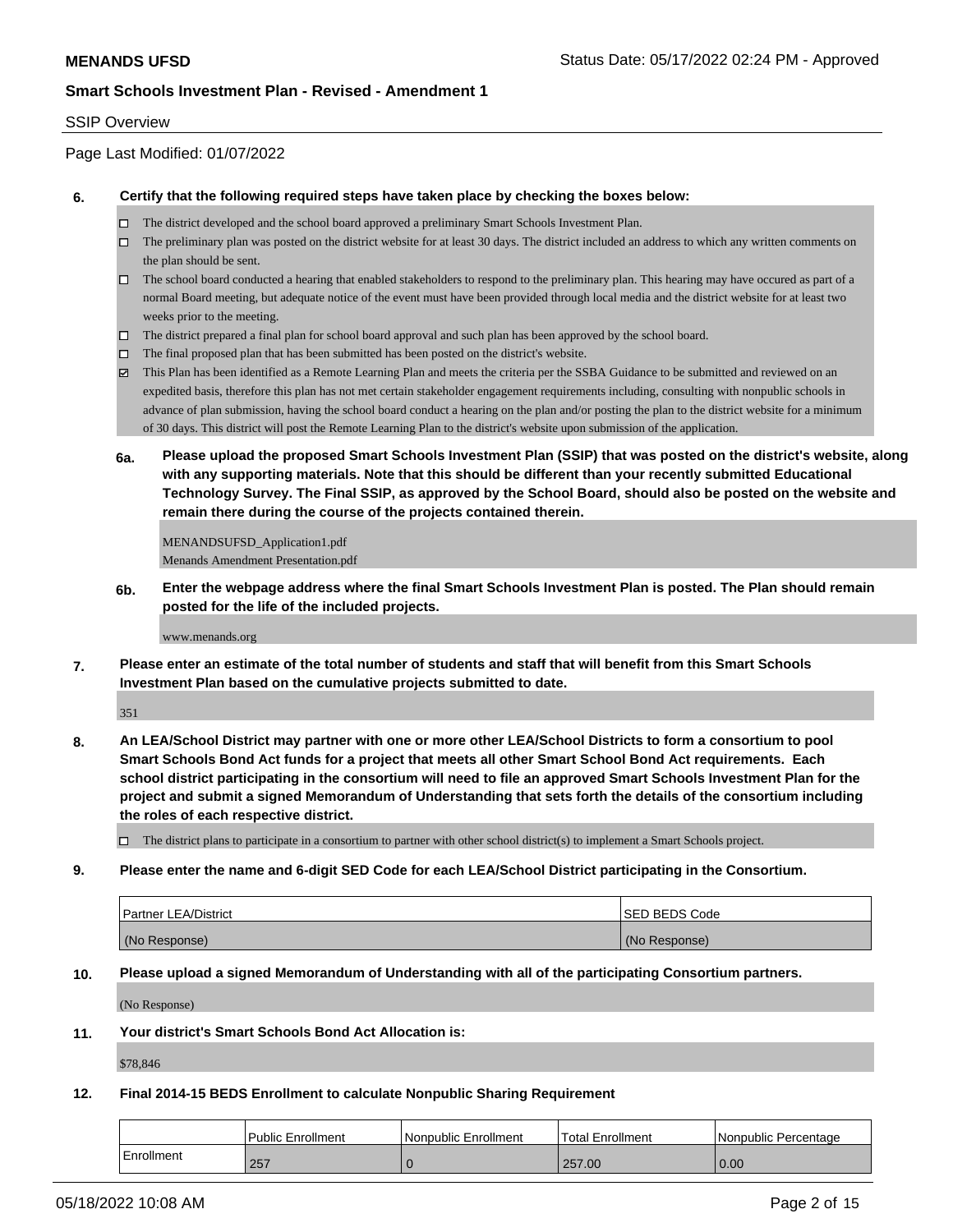## SSIP Overview

Page Last Modified: 01/07/2022

**13. This table compares each category budget total, as entered in that category's page, to the total expenditures listed in the category's expenditure table. Any discrepancies between the two must be resolved before submission.**

|                                                 | Sub-Allocations | <b>Expenditure Totals</b> | Difference |
|-------------------------------------------------|-----------------|---------------------------|------------|
| School Connectivity                             | $-25,420.00$    | $-25,420.00$              | 0.00       |
| Connectivity Projects for<br><b>Communities</b> | 0.00            | 0.00                      | 0.00       |
| <b>Classroom Technology</b>                     | 25.340.00       | 25,340.00                 | 0.00       |
| Pre-Kindergarten Classrooms                     | 0.00            | 0.00                      | 0.00       |
| Replace Transportable<br>Classrooms             | 0.00            | 0.00                      | 0.00       |
| High-Tech Security Features                     | 0.00            | 0.00                      | 0.00       |
| Nonpublic Loan                                  | 0.00            | 0.00                      | 0.00       |
| Totals:                                         | -80             | -80                       | 0          |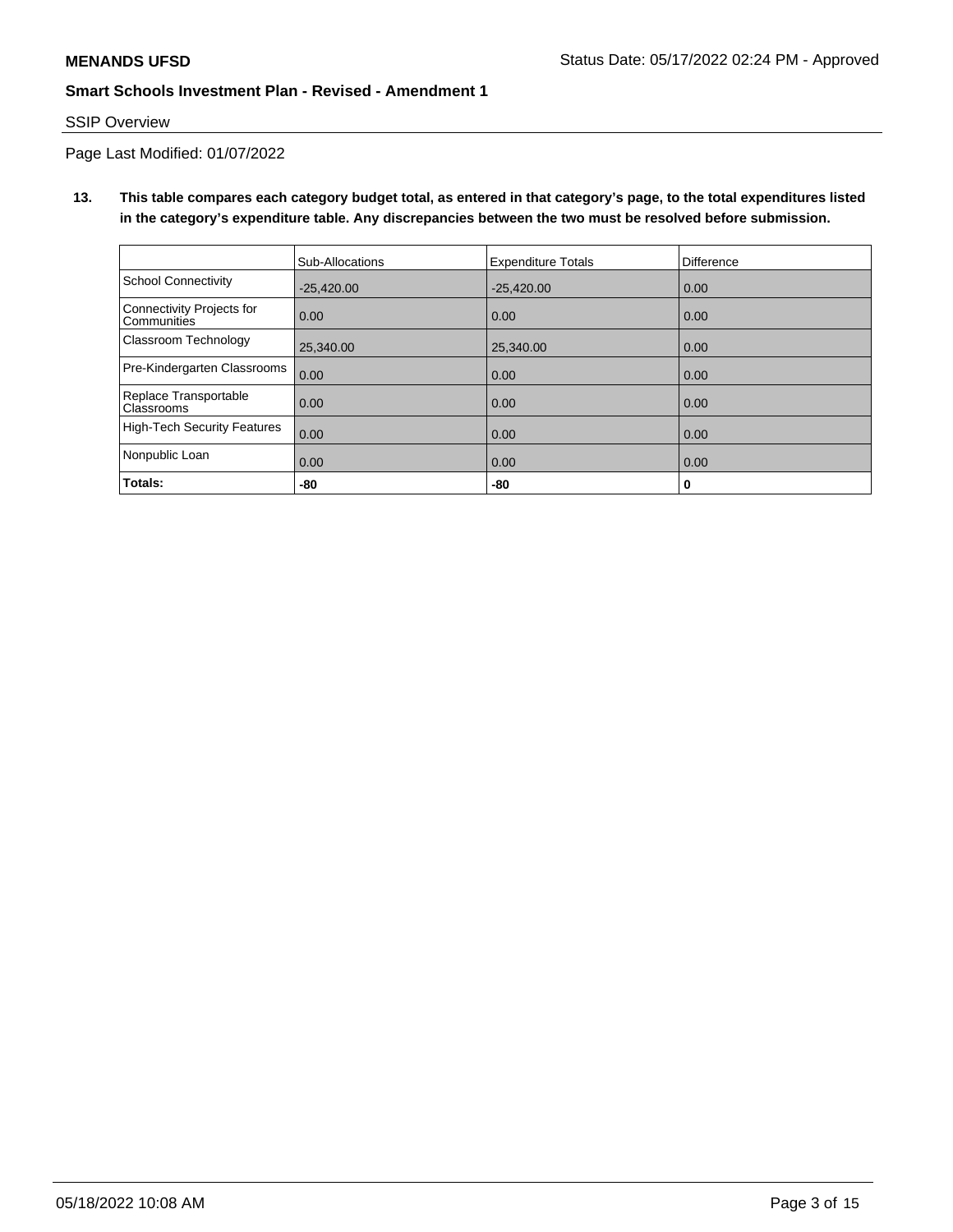## School Connectivity

Page Last Modified: 03/14/2022

- **1. In order for students and faculty to receive the maximum benefit from the technology made available under the Smart Schools Bond Act, their school buildings must possess sufficient connectivity infrastructure to ensure that devices can be used during the school day. Smart Schools Investment Plans must demonstrate that:**
	- **• sufficient infrastructure that meets the Federal Communications Commission's 100 Mbps per 1,000 students standard currently exists in the buildings where new devices will be deployed, or**
	- **• is a planned use of a portion of Smart Schools Bond Act funds, or**
	- **• is under development through another funding source.**

**Smart Schools Bond Act funds used for technology infrastructure or classroom technology investments must increase the number of school buildings that meet or exceed the minimum speed standard of 100 Mbps per 1,000 students and staff within 12 months. This standard may be met on either a contracted 24/7 firm service or a "burstable" capability. If the standard is met under the burstable criteria, it must be:**

**1. Specifically codified in a service contract with a provider, and**

**2. Guaranteed to be available to all students and devices as needed, particularly during periods of high demand, such as computer-based testing (CBT) periods.**

**Please describe how your district already meets or is planning to meet this standard within 12 months of plan submission.**

Menand UFSD subscribes for internet service through Capital Region BOCES and the standards are met.

- **1a. If a district believes that it will be impossible to meet this standard within 12 months, it may apply for a waiver of this requirement, as described on the Smart Schools website. The waiver must be filed and approved by SED prior to submitting this survey.**
	- By checking this box, you are certifying that the school district has an approved waiver of this requirement on file with the New York State Education Department.
- **2. Connectivity Speed Calculator (Required). If the district currently meets the required speed, enter "Currently Met" in the last box: Expected Date When Required Speed Will be Met.**

|                  | l Number of     | Required Speed | Current Speed in Expected Speed |                                    | <b>Expected Date</b> |
|------------------|-----------------|----------------|---------------------------------|------------------------------------|----------------------|
|                  | <b>Students</b> | in Mbps        | <b>Mbps</b>                     | to be Attained                     | l When Reauired      |
|                  |                 |                |                                 | Within 12 Months Speed Will be Met |                      |
| Calculated Speed | 370             | 37.00          | 50                              | 50                                 | currently met        |

## **3. Describe how you intend to use Smart Schools Bond Act funds for high-speed broadband and/or wireless connectivity projects in school buildings.**

Menands Union Free School has worked with their architect to design a wireless system that will saturate the building with wireless service. Through a combination of this Smart Schools network project, Federal Erate funds, and an ongoing capitol project, Menands will install wireless access points in every classroom and public space. The district has experienced a 15% increase in enrollment over the last two years. This plan exceeds the requirements of the current population allowing for additional growth in the future.

Menands UFSD did proceed with this initive, but used Federal Erate funds to complete the goal and has funds remaining.

Because other funds were used to fund this part of the project, we want to take the mney that was originally allocated here and transfer it to the Classroom Technology area for the purchase of interactive whiteboards.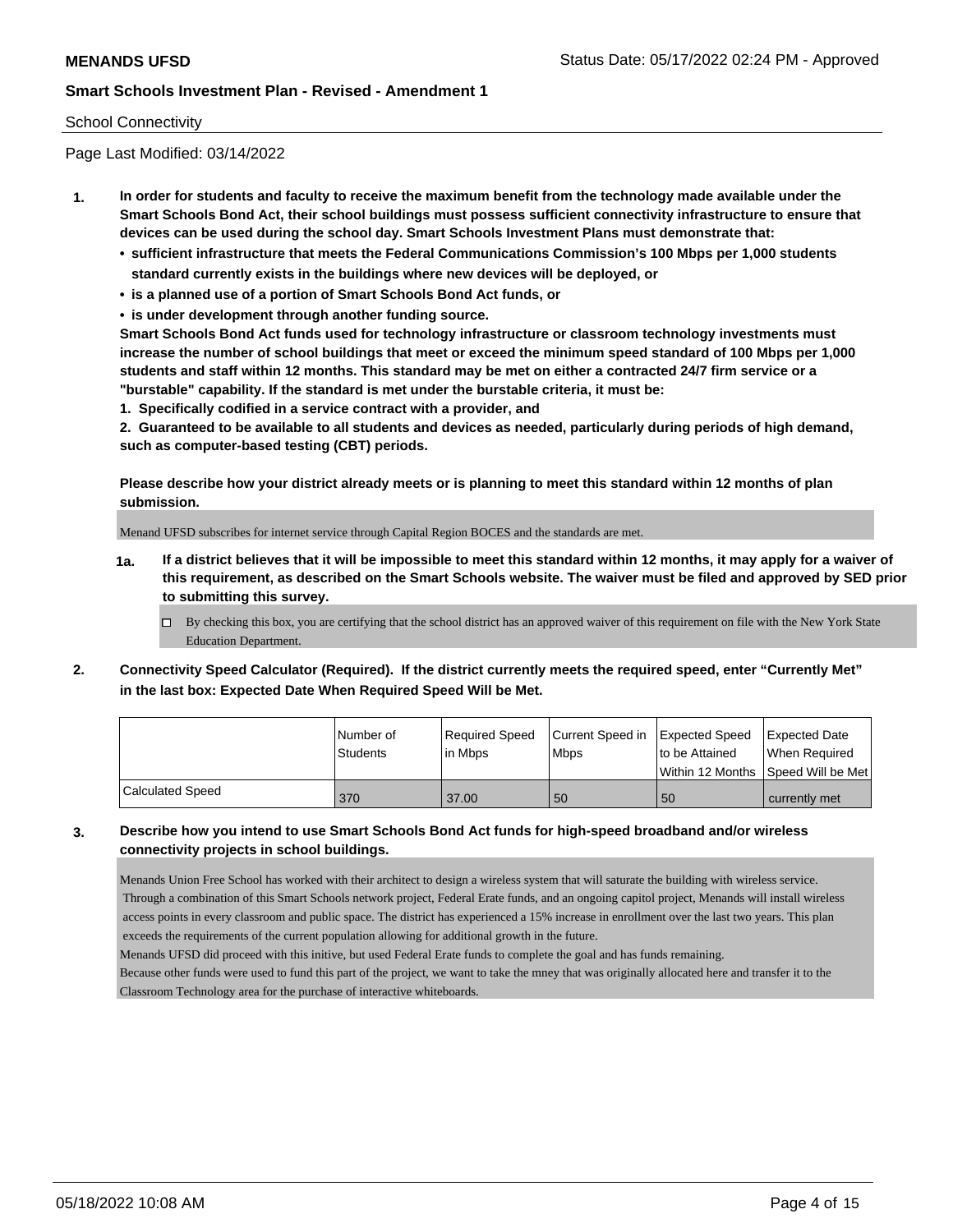### School Connectivity

Page Last Modified: 03/14/2022

**4. Describe the linkage between the district's District Instructional Technology Plan and how the proposed projects will improve teaching and learning. (There should be a link between your response to this question and your responses to Question 1 in Section IV - NYSED Initiatives Alignment: "Explain how the district use of instructional technology will serve as a part of a comprehensive and sustained effort to support rigorous academic standards attainment and performance improvement for students."** 

**Your answer should also align with your answers to the questions in Section II - Strategic Technology Planning and the associated Action Steps in Section III - Action Plan.)**

The technology plan for Menands Union Free School District recommends the implementation of a one-to-one device ratio. This one-to-one initiative will allow students to tap into the resources available to them provided by the district an by Internet sources. The one-to-one initiative will allow students to proceed at their own speed, make independent efforts to learn, and even take the devices home to expand the school day. The district will use this project to provide more than sufficient wireless capacity to support ALL students and faculty as they move forward with effort.

**5. If the district wishes to have students and staff access the Internet from wireless devices within the school building, or in close proximity to it, it must first ensure that it has a robust Wi-Fi network in place that has sufficient bandwidth to meet user demand.**

**Please describe how you have quantified this demand and how you plan to meet this demand.**

The administration at Menands worked with NERIC Tech Planning staff, their architects, and the district staff to quantify this project. First they identified all spaces in the district and their maximum student populations. Then working with the technical planning staff they developed a plan to provide reliable, and adequate wireless service in all spaces.

**6. Smart Schools plans with any expenditures in the School Connectivity category require a project number from the Office of Facilities Planning. Districts must submit an SSBA LOI and receive project numbers prior to submitting the SSIP. As indicated on the LOI, some projects may be eligible for a streamlined review and will not require a building permit.**

**Please indicate on a separate row each project number given to you by the Office of Facilities Planning.**

| <b>Project Number</b> |  |
|-----------------------|--|
| 01-06-15-02-0-001-BA1 |  |

**7. Certain high-tech security and connectivity infrastructure projects may be eligible for an expedited review process as determined by the Office of Facilities Planning.**

**Was your project deemed eligible for streamlined review?**

Yes

**7a. Districts that choose the Streamlined Review Process will be required to certify that they have reviewed all installations with their licensed architect or engineer of record and provide that person's name and license number. The licensed professional must review the products and proposed method of installation prior to implementation and review the work during and after completion in order to affirm that the work was codecompliant, if requested.**

I certify that I have reviewed all installations with a licensed architect or engineer of record.

**8. Include the name and license number of the architect or engineer of record.**

| Name               | License Number |
|--------------------|----------------|
| <b>Edwin Acker</b> | 31647          |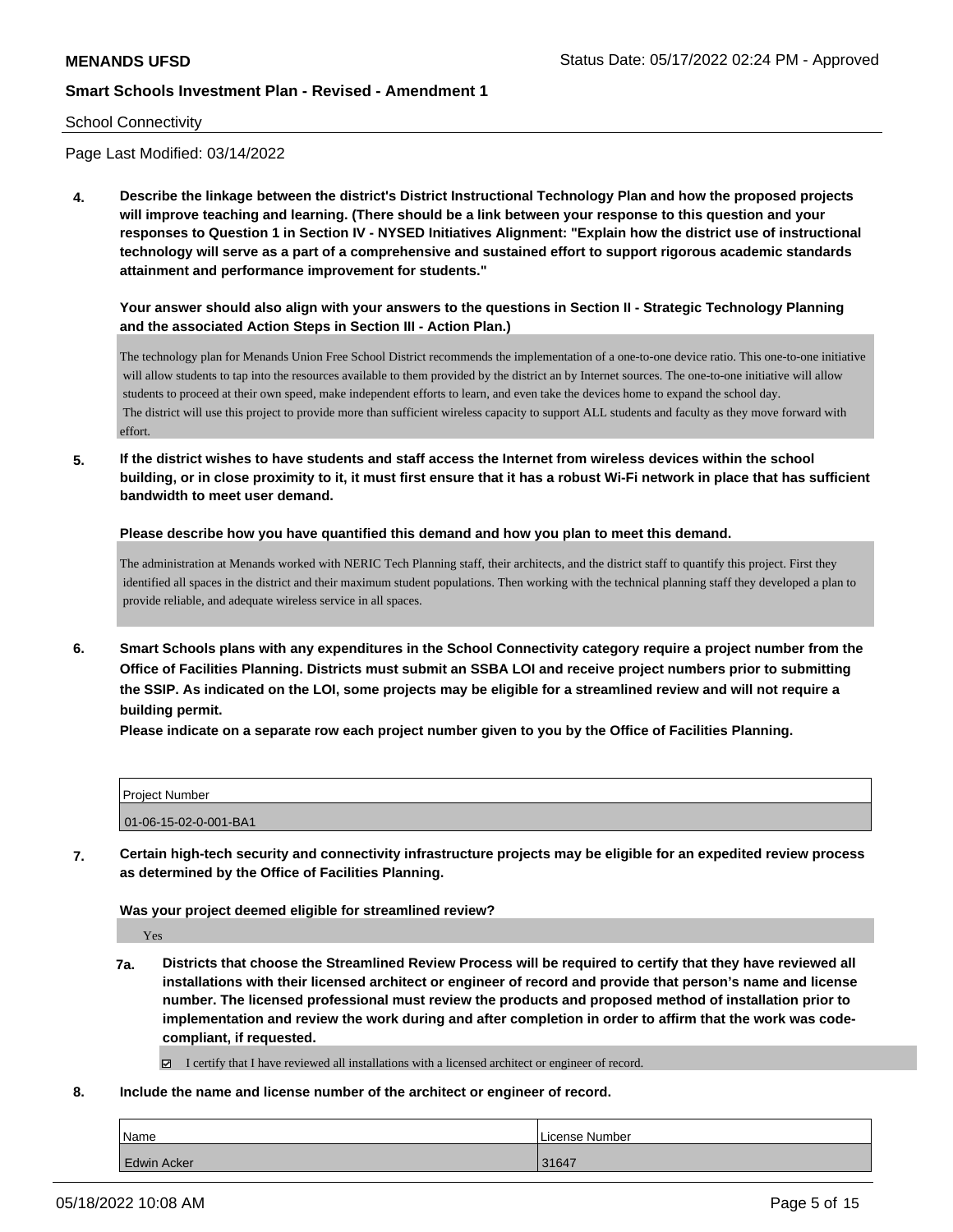## School Connectivity

Page Last Modified: 03/14/2022

## **9. Public Expenditures – Loanable (Counts toward the nonpublic loan calculation)**

| Select the allowable expenditure type.      | <b>PUBLIC</b> Items to be | Quantity         | <b>Cost Per Item</b> | Total Cost |
|---------------------------------------------|---------------------------|------------------|----------------------|------------|
| Repeat to add another item under each type. | l Purchased               |                  |                      |            |
| (No Response)                               | (No Response)             | (No<br>Response) | (No<br>Response)     | 0.00       |
|                                             |                           | -0               | 0.00                 |            |

### **10. Public Expenditures – Non-Loanable (Does not count toward nonpublic loan calculation)**

| Select the allowable expenditure<br>type. | <b>PUBLIC</b> Items to be purchased  | Quantity     | Cost per Item | <b>Total Cost</b> |
|-------------------------------------------|--------------------------------------|--------------|---------------|-------------------|
| Repeat to add another item under          |                                      |              |               |                   |
| each type.                                |                                      |              |               |                   |
| <b>Network/Access Costs</b>               | LIC MX100 SEC 5YR Meraki MX100       | $-1$         | 4.230.00      | $-4,230.00$       |
| <b>Connections/Components</b>             | 15216-LC-SC-5 Flber                  | $-4$         | 9.00          | $-36.00$          |
| <b>Connections/Components</b>             | CAB-ETH-SRJ45-GRN                    | $-36$        | 1.00          | $-36.00$          |
| Network/Access Costs                      | LIC-ENT 5YR Meraki MR License        | $-36$        | 85.00         | $-3,060.00$       |
| <b>Connections/Components</b>             | PS-SNY-ADV System Instillation       | $-1$         | 4,296.00      | $-4,296.00$       |
| <b>Network/Access Costs</b>               | MR4-HW Meraki MR42                   | $-31$        | 253.00        | $-7,843.00$       |
| Network/Access Costs                      | mx100-hw MARAKI mr52                 | $-1$         | 1,149.00      | $-1,149.00$       |
| Network/Access Costs                      | MR52 HW MR52                         | $-5$         | 322.00        | $-1,610.00$       |
| <b>Connections/Components</b>             | CAB-ETH-S-RJ\$%-GRN2                 | $-36$        | 2.00          | $-72.00$          |
| <b>Other Costs</b>                        | <b>Construction Contingency Fees</b> | $-1$         | 448.00        | $-448.00$         |
| <b>Connections/Components</b>             | Promethean APTMS- MountingStand      | $-5$         | 528.00        | $-2,640.00$       |
| (No Response)                             | (No Response)                        | $\mathbf{0}$ | 0.00          | 0.00              |
|                                           |                                      | $-157$       | 11,323.00     | $-25,420$         |

## **11. Final 2014-15 BEDS Enrollment to calculate Nonpublic Sharing Requirement (no changes allowed.)**

|            | Public Enrollment | Nonpublic Enrollment | Total Enrollment | l Nonpublic Percentage |
|------------|-------------------|----------------------|------------------|------------------------|
| Enrollment | 257               |                      | 257.00           | 0.00                   |

## **12. Total Public Budget - Loanable (Counts toward the nonpublic loan calculation)**

|                                               | Public Allocations | <b>Estimated Nonpublic Loan</b><br>Amount | <b>Estimated Total Sub-Allocations</b> |
|-----------------------------------------------|--------------------|-------------------------------------------|----------------------------------------|
| Network/Access Costs                          | 0.00               | 0.00                                      | 0.00                                   |
| School Internal Connections and<br>Components | 0.00               | 0.00                                      | 0.00                                   |
| Other                                         | 0.00               | 0.00                                      | 0.00                                   |
| Totals:                                       | 0.00               | u                                         | 0                                      |

**13. Total Public Budget – Non-Loanable (Does not count toward the nonpublic loan calculation)**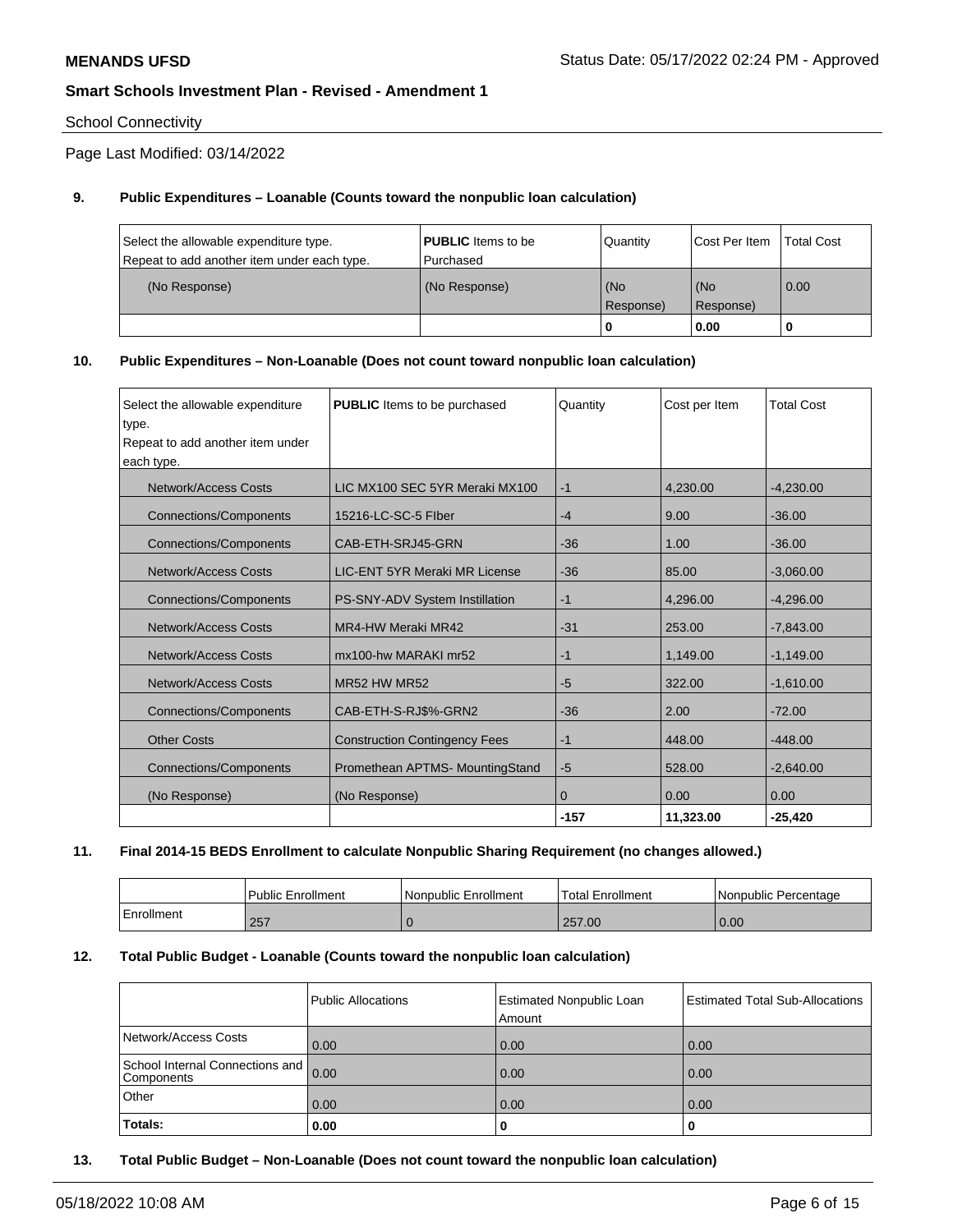School Connectivity

Page Last Modified: 03/14/2022

|                                            | Sub-          |
|--------------------------------------------|---------------|
|                                            | Allocation    |
| Network/Access Costs                       | $-17,892.00$  |
| Outside Plant Costs                        | (No Response) |
| School Internal Connections and Components | $-7,080.00$   |
| Professional Services                      | (No Response) |
| Testing                                    | (No Response) |
| <b>Other Upfront Costs</b>                 | (No Response) |
| <b>Other Costs</b>                         | $-448.00$     |
| Totals:                                    | $-25,420.00$  |

# **14. School Connectivity Totals**

|                          | Total Sub-Allocations |
|--------------------------|-----------------------|
| Total Loanable Items     | 0.00                  |
| Total Non-Ioanable Items | $-25,420.00$          |
| Totals:                  | $-25,420$             |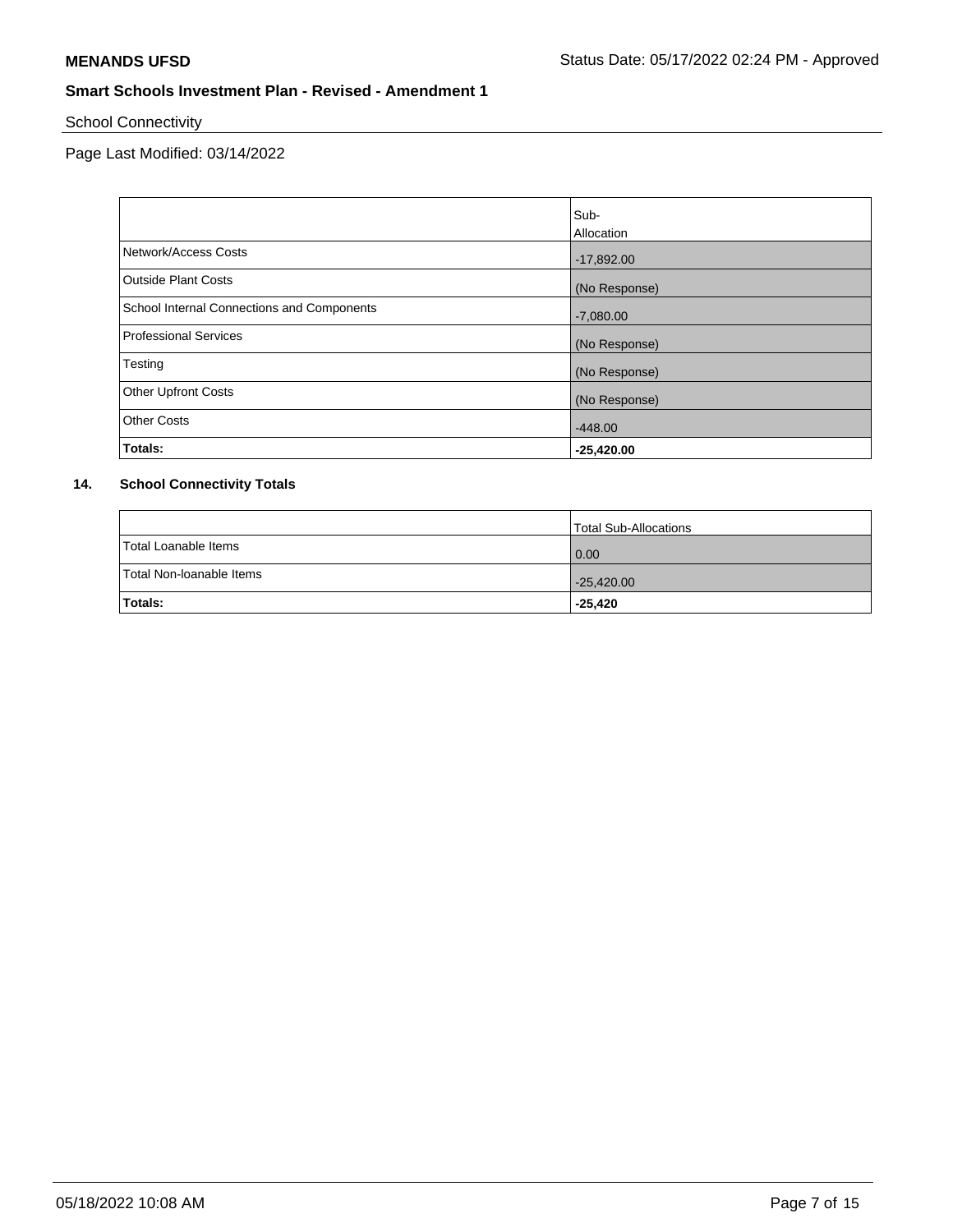Community Connectivity (Broadband and Wireless)

Page Last Modified: 06/22/2021

**1. Describe how you intend to use Smart Schools Bond Act funds for high-speed broadband and/or wireless connectivity projects in the community.**

(No Response)

**2. Please describe how the proposed project(s) will promote student achievement and increase student and/or staff access to the Internet in a manner that enhances student learning and/or instruction outside of the school day and/or school building.**

(No Response)

**3. Community connectivity projects must comply with all the necessary local building codes and regulations (building and related permits are not required prior to plan submission).**

 $\Box$  I certify that we will comply with all the necessary local building codes and regulations.

**4. Please describe the physical location of the proposed investment.**

(No Response)

**5. Please provide the initial list of partners participating in the Community Connectivity Broadband Project, along with their Federal Tax Identification (Employer Identification) number.**

| <b>Project Partners</b> | l Federal ID # |
|-------------------------|----------------|
| (No Response)           | (No Response)  |

**6. Please detail the type, quantity, per unit cost and total cost of the eligible items under each sub-category.**

| Select the allowable expenditure          | Item to be purchased | Quantity      | Cost per Item | <b>Total Cost</b> |
|-------------------------------------------|----------------------|---------------|---------------|-------------------|
| type.<br>Repeat to add another item under |                      |               |               |                   |
| each type.                                |                      |               |               |                   |
| (No Response)                             | (No Response)        | (No Response) | (No Response) | 0.00              |
|                                           |                      | 0             | 0.00          |                   |

**7. If you are submitting an allocation for Community Connectivity, complete this table.**

**Note that the calculated Total at the bottom of the table must equal the Total allocation for this category that you entered in the SSIP Overview overall budget.**

|                              | Sub-Allocation |
|------------------------------|----------------|
| Network/Access Costs         | (No Response)  |
| <b>Outside Plant Costs</b>   | (No Response)  |
| Tower Costs                  | (No Response)  |
| Customer Premises Equipment  | (No Response)  |
| <b>Professional Services</b> | (No Response)  |
| Testing                      | (No Response)  |
| <b>Other Upfront Costs</b>   | (No Response)  |
| <b>Other Costs</b>           | (No Response)  |
| Totals:                      | 0.00           |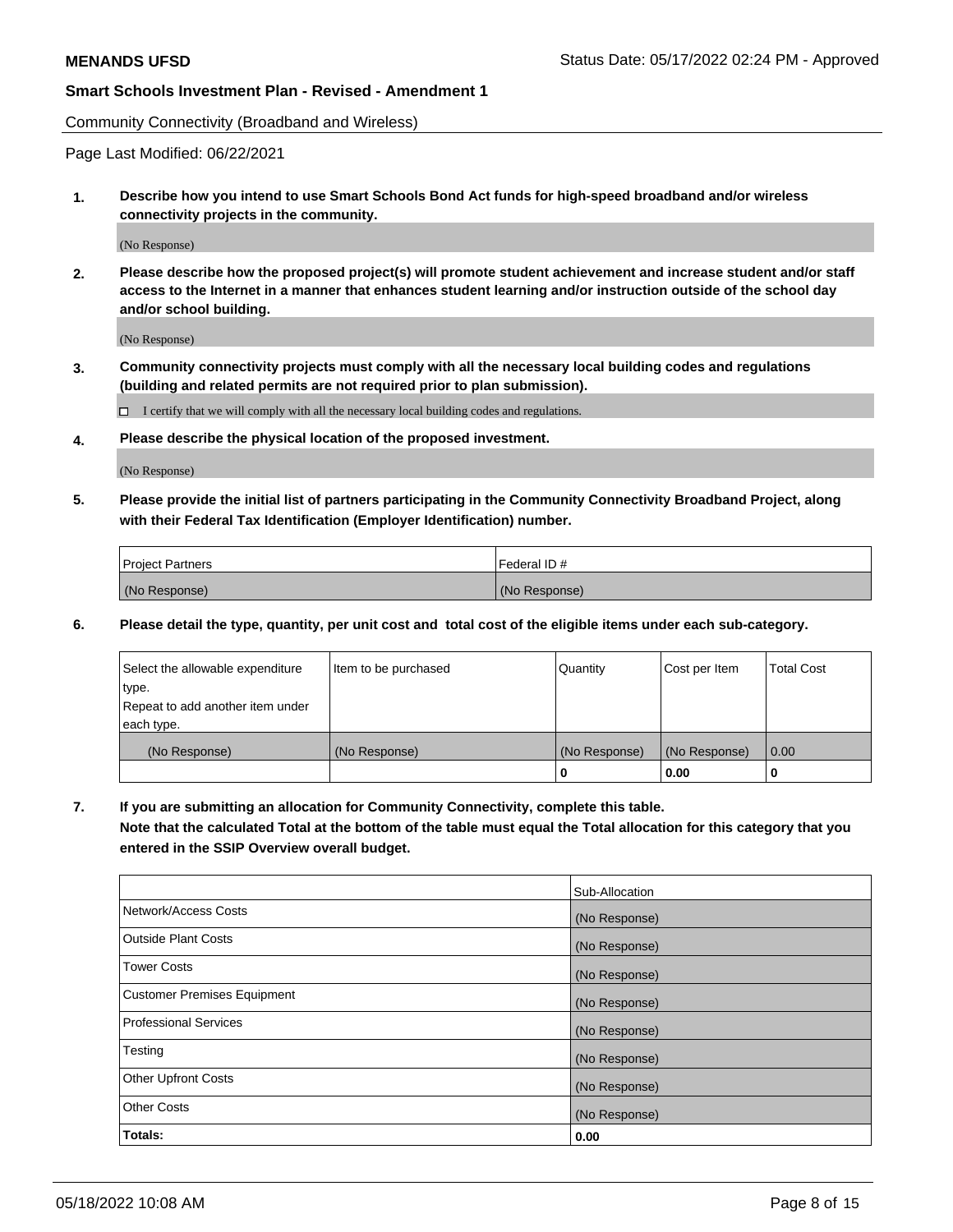## Classroom Learning Technology

Page Last Modified: 03/14/2022

**1. In order for students and faculty to receive the maximum benefit from the technology made available under the Smart Schools Bond Act, their school buildings must possess sufficient connectivity infrastructure to ensure that devices can be used during the school day. Smart Schools Investment Plans must demonstrate that sufficient infrastructure that meets the Federal Communications Commission's 100 Mbps per 1,000 students standard currently exists in the buildings where new devices will be deployed, or is a planned use of a portion of Smart Schools Bond Act funds, or is under development through another funding source.**

**Smart Schools Bond Act funds used for technology infrastructure or classroom technology investments must increase the number of school buildings that meet or exceed the minimum speed standard of 100 Mbps per 1,000 students and staff within 12 months. This standard may be met on either a contracted 24/7 firm service or a "burstable" capability. If the standard is met under the burstable criteria, it must be:**

**1. Specifically codified in a service contract with a provider, and**

**2. Guaranteed to be available to all students and devices as needed, particularly during periods of high demand, such as computer-based testing (CBT) periods.**

**Please describe how your district already meets or is planning to meet this standard within 12 months of plan submission.**

(No Response)

- **1a. If a district believes that it will be impossible to meet this standard within 12 months, it may apply for a waiver of this requirement, as described on the Smart Schools website. The waiver must be filed and approved by SED prior to submitting this survey.**
	- By checking this box, you are certifying that the school district has an approved waiver of this requirement on file with the New York State Education Department.
- **2. Connectivity Speed Calculator (Required). If the district currently meets the required speed, enter "Currently Met" in the last box: Expected Date When Required Speed Will be Met.**

|                  | Number of     | Required Speed | Current Speed in | Expected Speed | Expected Date                           |
|------------------|---------------|----------------|------------------|----------------|-----------------------------------------|
|                  | Students      | lin Mbps       | <b>Mbps</b>      | to be Attained | When Required                           |
|                  |               |                |                  |                | l Within 12 Months ISpeed Will be Met l |
| Calculated Speed | (No Response) | 0.00           | (No Response)    | (No Response)  | (No Response)                           |

**3. If the district wishes to have students and staff access the Internet from wireless devices within the school building, or in close proximity to it, it must first ensure that it has a robust Wi-Fi network in place that has sufficient bandwidth to meet user demand.**

**Please describe how you have quantified this demand and how you plan to meet this demand.**

(No Response)

**4. All New York State public school districts are required to complete and submit an Instructional Technology Plan survey to the New York State Education Department in compliance with Section 753 of the Education Law and per Part 100.12 of the Commissioner's Regulations.**

**Districts that include educational technology purchases as part of their Smart Schools Investment Plan must have a submitted and approved Instructional Technology Plan survey on file with the New York State Education Department.**

- By checking this box, you are certifying that the school district has an approved Instructional Technology Plan survey on file with the New York State Education Department.
- **5. Describe the devices you intend to purchase and their compatibility with existing or planned platforms or systems. Specifically address the adequacy of each facility's electrical, HVAC and other infrastructure necessary to install and support the operation of the planned technology.**

Menands UFSD would like more interactive whiteboards. Due to the change in educational landscape.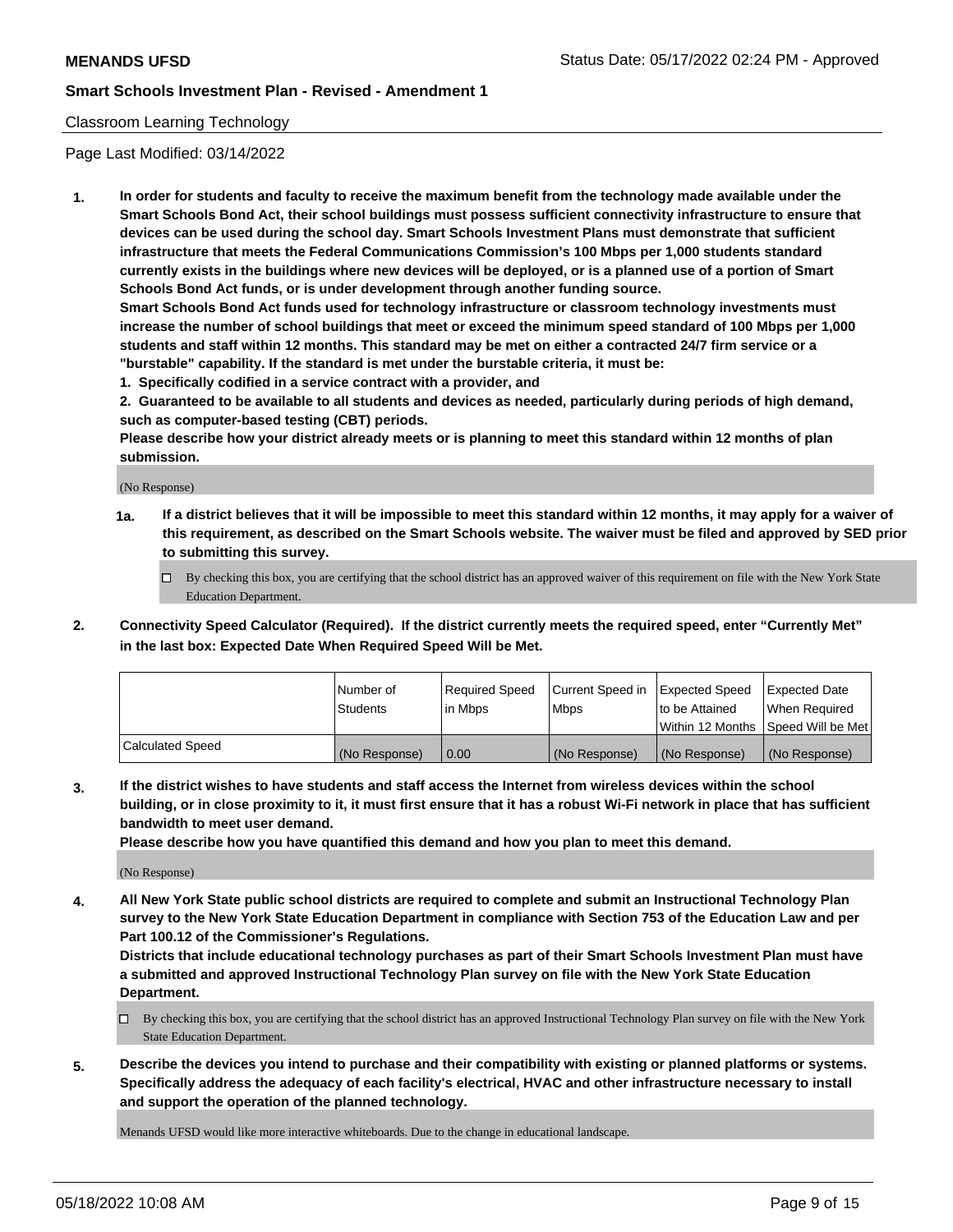### Classroom Learning Technology

Page Last Modified: 03/14/2022

- **6. Describe how the proposed technology purchases will:**
	- **> enhance differentiated instruction;**
	- **> expand student learning inside and outside the classroom;**
	- **> benefit students with disabilities and English language learners; and**
	- **> contribute to the reduction of other learning gaps that have been identified within the district.**

**The expectation is that districts will place a priority on addressing the needs of students who struggle to succeed in a rigorous curriculum. Responses in this section should specifically address this concern and align with the district's Instructional Technology Plan (in particular Question 2 of E. Curriculum and Instruction: "Does the district's instructional technology plan address the needs of students with disabilities to ensure equitable access to instruction, materials and assessments?" and Question 3 of the same section: "Does the district's instructional technology plan address the provision of assistive technology specifically for students with disabilities to ensure access to and participation in the general curriculum?")**

**In addition, describe how the district ensures equitable access to instruction, materials and assessments and participation in the general curriculum for both SWD and English Language Learners/Multilingual Learners (ELL/MLL) students.**

**Please note: If this plan has been identified as a Remote Learning Plan to be submitted and reviewed on an expedited basis, the district should explain how this plan will facilitate remote and hybrid learning, in lieu of responding to the question above.**

The proposed interactive whiteboards, in conjunction with existing platforms and technology, will allow for maximized instruction for in person and remote students, allowing students in both circumstances to have full access to a rigorous curriculum. Further, it will allow for both differentiation and individualized instruction, as it will allow both special educators and ENL instructors to participate as co-teachers during direct instruction (both in person and remote) and to also meet with assigned students individually or in small groups, prior to or following direct instruction to address their particular needs and provide required accommodations, ultimately diminishing learning gaps.

**7. Where appropriate, describe how the proposed technology purchases will enhance ongoing communication with parents and other stakeholders and help the district facilitate technology-based regional partnerships, including distance learning and other efforts.**

(No Response)

**8. Describe the district's plan to provide professional development to ensure that administrators, teachers and staff can employ the technology purchased to enhance instruction successfully.**

**Note: This response should be aligned and expanded upon in accordance with your district's response to Question 1 of F. Professional Development of your Instructional Technology Plan: "Please provide a summary of professional development offered to teachers and staff, for the time period covered by this plan, to support technology to enhance teaching and learning. Please include topics, audience and method of delivery within your summary."**

**Please note: If this plan has been identified as a Remote Learning Plan to be submitted and reviewed on an expedited basis, the district should provide a statement confirming that the district has provided or will provide professional development on these devices to its staff, in lieu of responding to the question above.**

(No Response)

- **9. Districts must contact one of the SUNY/CUNY teacher preparation programs listed on the document on the left side of the page that supplies the largest number of the district's new teachers to request advice on innovative uses and best practices at the intersection of pedagogy and educational technology.**
	- $\boxtimes$  By checking this box, you certify that you have contacted the SUNY/CUNY teacher preparation program that supplies the largest number of your new teachers to request advice on these issues.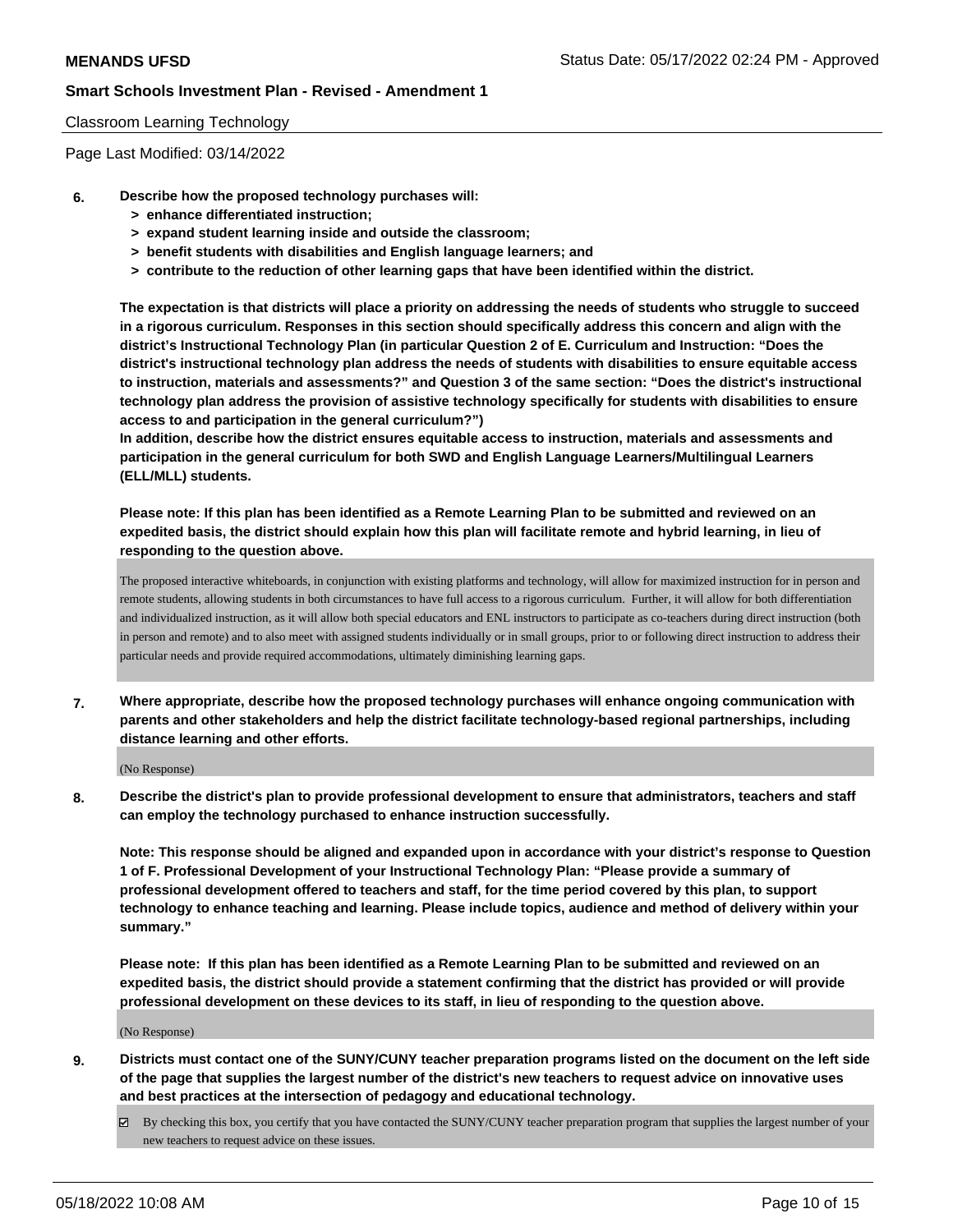Classroom Learning Technology

Page Last Modified: 03/14/2022

**9a. Please enter the name of the SUNY or CUNY Institution that you contacted.**

SUNY- Albany

**9b. Enter the primary Institution phone number.**

### 518-442-5092

**9c. Enter the name of the contact person with whom you consulted and/or will be collaborating with on innovative uses of technology and best practices.**

Dr. Virginia Goatly

**10. To ensure the sustainability of technology purchases made with Smart Schools funds, districts must demonstrate a long-term plan to maintain and replace technology purchases supported by Smart Schools Bond Act funds. This sustainability plan shall demonstrate a district's capacity to support recurring costs of use that are ineligible for Smart Schools Bond Act funding such as device maintenance, technical support, Internet and wireless fees, maintenance of hotspots, staff professional development, building maintenance and the replacement of incidental items. Further, such a sustainability plan shall include a long-term plan for the replacement of purchased devices and equipment at the end of their useful life with other funding sources.**

 $\square$  By checking this box, you certify that the district has a sustainability plan as described above.

**11. Districts must ensure that devices purchased with Smart Schools Bond funds will be distributed, prepared for use, maintained and supported appropriately. Districts must maintain detailed device inventories in accordance with generally accepted accounting principles.**

 $\Box$  By checking this box, you certify that the district has a distribution and inventory management plan and system in place.

**12. Please detail the type, quantity, per unit cost and total cost of the eligible items under each sub-category.**

| Select the allowable expenditure | Item to be Purchased        | Quantity | Cost per Item | <b>Total Cost</b> |
|----------------------------------|-----------------------------|----------|---------------|-------------------|
| type.                            |                             |          |               |                   |
| Repeat to add another item under |                             |          |               |                   |
| each type.                       |                             |          |               |                   |
| Interactive Whiteboards          | Prormetheam Active Panal 75 |          | 6,335.00      | 25,340.00         |
|                                  |                             | 4        | 6,335.00      | 25,340            |

## **13. Final 2014-15 BEDS Enrollment to calculate Nonpublic Sharing Requirement (no changes allowed.)**

|            | Public Enrollment | Nonpublic Enrollment | Total Enrollment | <i>Nonpublic</i><br><b>Percentage</b> |
|------------|-------------------|----------------------|------------------|---------------------------------------|
| Enrollment | 257               |                      | 257.00           | 0.00                                  |

### **14. If you are submitting an allocation for Classroom Learning Technology complete this table.**

|                         | Public School Sub-Allocation | <b>Estimated Nonpublic Loan</b><br>Amount<br>(Based on Percentage Above) | <b>Estimated Total Public and</b><br>Nonpublic Sub-Allocation |
|-------------------------|------------------------------|--------------------------------------------------------------------------|---------------------------------------------------------------|
| Interactive Whiteboards | 25,340.00                    | 0.00                                                                     | 25,340.00                                                     |
| Computer Servers        | 0.00                         | 0.00                                                                     | 0.00                                                          |
| Desktop Computers       | 0.00                         | 0.00                                                                     | 0.00                                                          |
| <b>Laptop Computers</b> | 0.00                         | 0.00                                                                     | 0.00                                                          |
| <b>Tablet Computers</b> | 0.00                         | 0.00                                                                     | 0.00                                                          |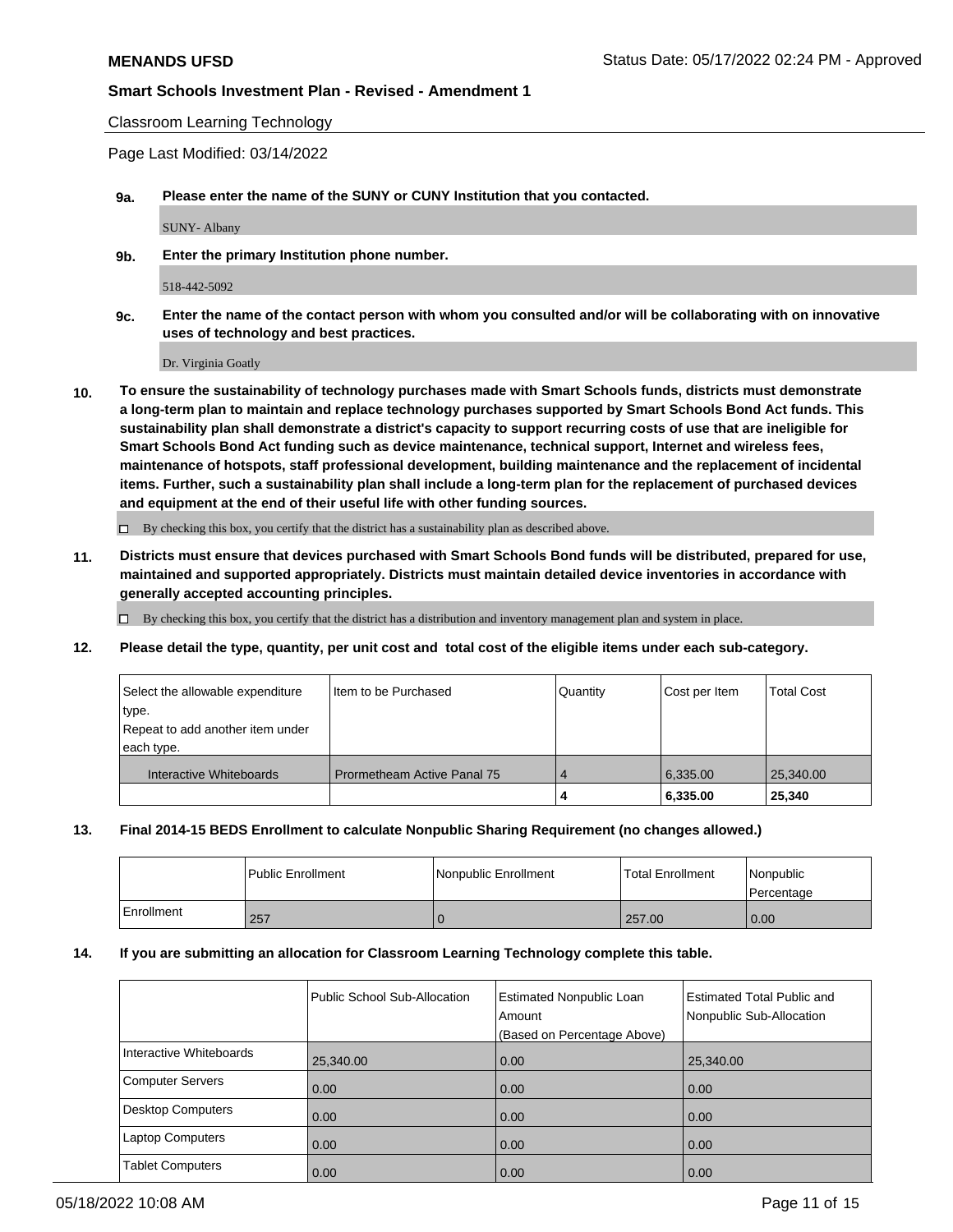# Classroom Learning Technology

# Page Last Modified: 03/14/2022

|                    | Public School Sub-Allocation | Estimated Nonpublic Loan<br>l Amount | Estimated Total Public and<br>Nonpublic Sub-Allocation |
|--------------------|------------------------------|--------------------------------------|--------------------------------------------------------|
|                    |                              | (Based on Percentage Above)          |                                                        |
| <b>Other Costs</b> | 0.00                         | 0.00                                 | 0.00                                                   |
| Totals:            | 25,340.00                    |                                      | 25,340                                                 |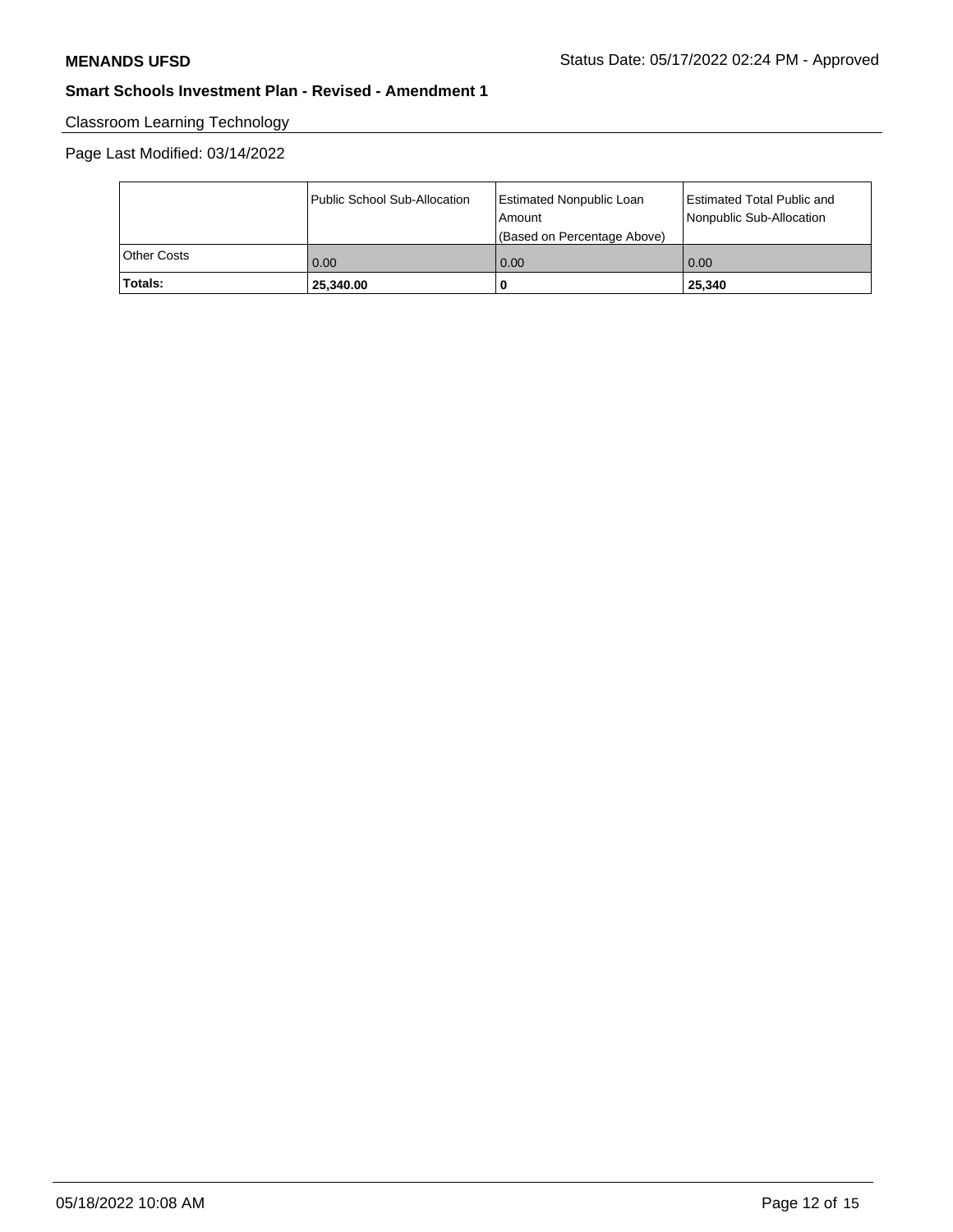### Pre-Kindergarten Classrooms

Page Last Modified: 06/22/2021

**1. Provide information regarding how and where the district is currently serving pre-kindergarten students and justify the need for additional space with enrollment projections over 3 years.**

(No Response)

- **2. Describe the district's plan to construct, enhance or modernize education facilities to accommodate prekindergarten programs. Such plans must include:**
	- **Specific descriptions of what the district intends to do to each space;**
	- **An affirmation that new pre-kindergarten classrooms will contain a minimum of 900 square feet per classroom;**
	- **The number of classrooms involved;**
	- **The approximate construction costs per classroom; and**
	- **Confirmation that the space is district-owned or has a long-term lease that exceeds the probable useful life of the improvements.**

(No Response)

**3. Smart Schools Bond Act funds may only be used for capital construction costs. Describe the type and amount of additional funds that will be required to support ineligible ongoing costs (e.g. instruction, supplies) associated with any additional pre-kindergarten classrooms that the district plans to add.**

(No Response)

**4. All plans and specifications for the erection, repair, enlargement or remodeling of school buildings in any public school district in the State must be reviewed and approved by the Commissioner. Districts that plan capital projects using their Smart Schools Bond Act funds will undergo a Preliminary Review Process by the Office of Facilities Planning.**

**Please indicate on a separate row each project number given to you by the Office of Facilities Planning.**

| Project Number |  |
|----------------|--|
| (No Response)  |  |

**5. Please detail the type, quantity, per unit cost and total cost of the eligible items under each sub-category.**

| Select the allowable expenditure | Item to be purchased | Quantity      | Cost per Item | <b>Total Cost</b> |
|----------------------------------|----------------------|---------------|---------------|-------------------|
| type.                            |                      |               |               |                   |
| Repeat to add another item under |                      |               |               |                   |
| each type.                       |                      |               |               |                   |
| (No Response)                    | (No Response)        | (No Response) | (No Response) | 0.00              |
|                                  |                      | 0             | 0.00          |                   |

**6. If you have made an allocation for Pre-Kindergarten Classrooms, complete this table.**

**Note that the calculated Total at the bottom of the table must equal the Total allocation for this category that you entered in the SSIP Overview overall budget.**

|                                          | Sub-Allocation |
|------------------------------------------|----------------|
| Construct Pre-K Classrooms               | (No Response)  |
| Enhance/Modernize Educational Facilities | (No Response)  |
| <b>Other Costs</b>                       | (No Response)  |
| Totals:                                  | 0.00           |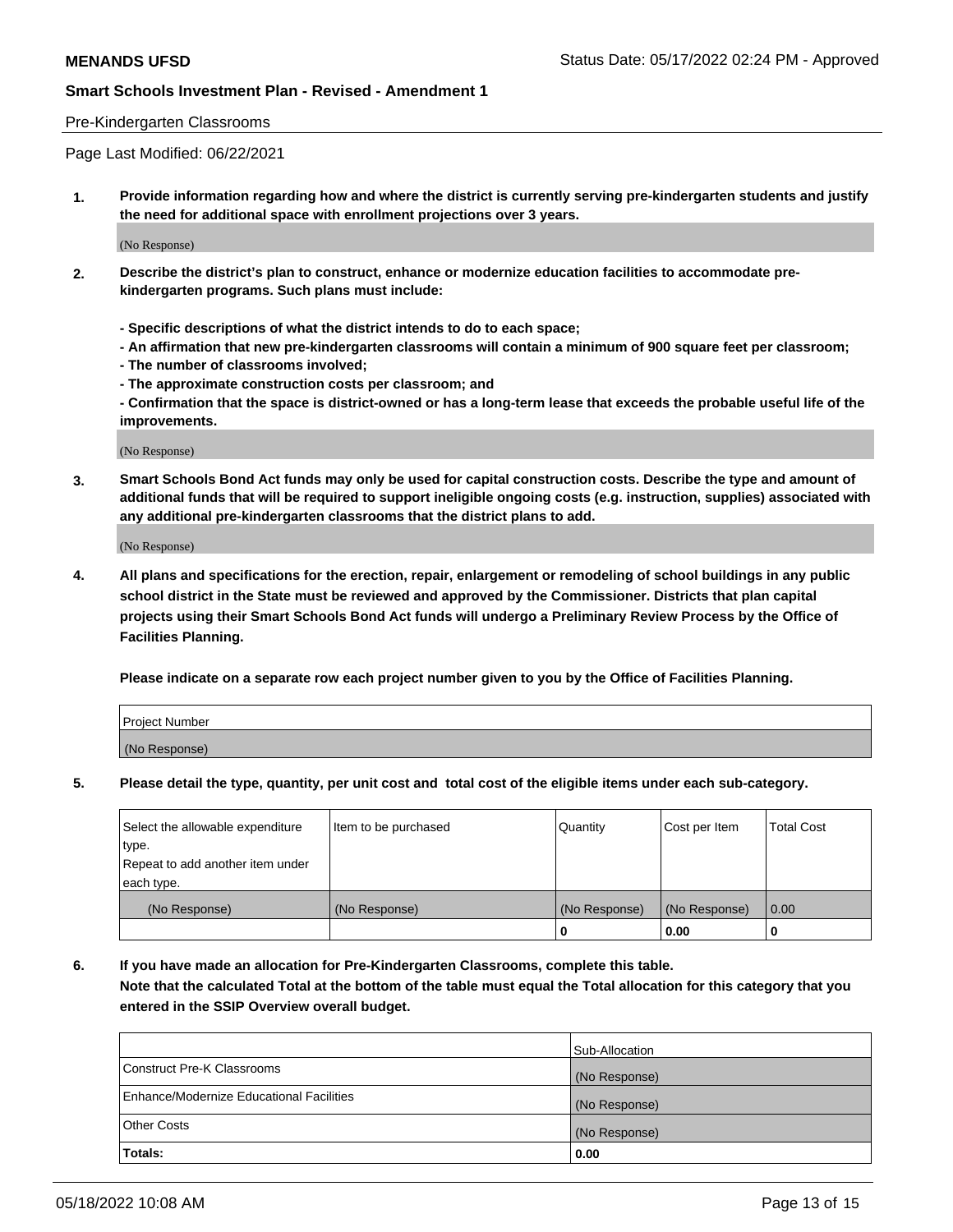### Replace Transportable Classrooms

Page Last Modified: 06/22/2021

**1. Describe the district's plan to construct, enhance or modernize education facilities to provide high-quality instructional space by replacing transportable classrooms.**

(No Response)

**2. All plans and specifications for the erection, repair, enlargement or remodeling of school buildings in any public school district in the State must be reviewed and approved by the Commissioner. Districts that plan capital projects using their Smart Schools Bond Act funds will undergo a Preliminary Review Process by the Office of Facilities Planning.**

**Please indicate on a separate row each project number given to you by the Office of Facilities Planning.**

| Project Number |  |
|----------------|--|
| (No Response)  |  |

**3. For large projects that seek to blend Smart Schools Bond Act dollars with other funds, please note that Smart Schools Bond Act funds can be allocated on a pro rata basis depending on the number of new classrooms built that directly replace transportable classroom units.**

**If a district seeks to blend Smart Schools Bond Act dollars with other funds describe below what other funds are being used and what portion of the money will be Smart Schools Bond Act funds.**

(No Response)

**4. Please detail the type, quantity, per unit cost and total cost of the eligible items under each sub-category.**

| Select the allowable expenditure | Item to be purchased | Quantity      | Cost per Item | <b>Total Cost</b> |
|----------------------------------|----------------------|---------------|---------------|-------------------|
| type.                            |                      |               |               |                   |
| Repeat to add another item under |                      |               |               |                   |
| each type.                       |                      |               |               |                   |
| (No Response)                    | (No Response)        | (No Response) | (No Response) | 0.00              |
|                                  |                      | U             | 0.00          |                   |

**5. If you have made an allocation for Replace Transportable Classrooms, complete this table.**

**Note that the calculated Total at the bottom of the table must equal the Total allocation for this category that you entered in the SSIP Overview overall budget.**

|                                                | Sub-Allocation |
|------------------------------------------------|----------------|
| Construct New Instructional Space              | (No Response)  |
| Enhance/Modernize Existing Instructional Space | (No Response)  |
| <b>Other Costs</b>                             | (No Response)  |
| Totals:                                        | 0.00           |